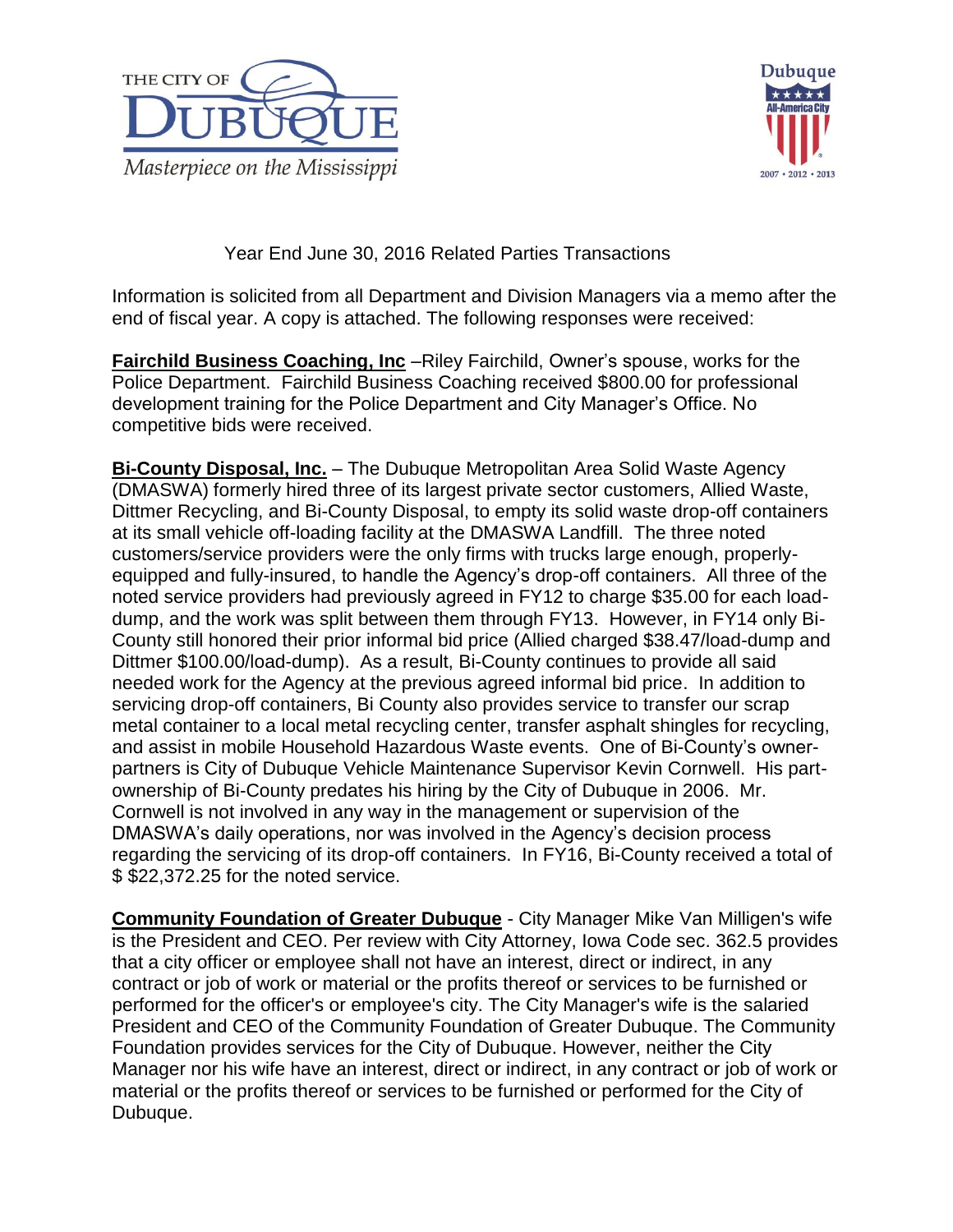- **Every Child, Every Promise** City Manager Mike Van Milligen's wife is the President and CEO. Every Child, Every Promise received \$22,500 through the Community Foundation of Greater Dubuque. (Same explanation as Community Foundation of Greater Dubuque.)
- **Project H.O.P.E.** City Manager Mike Van Milligen's wife is the President and CEO, Project H.O.P.E. received \$67,500 through the Community Foundation of Greater Dubuque. (Same explanation as Community Foundation of Greater Dubuque.)
- **Inclusive Dubuque** City Manager Mike Van Milligen's wife is the President and CEO, Inclusive Dubuque received \$67,500 through the Community Foundation of Grater Dubuque. (Same explanation as Community Foundation of Greater Dubuque.)

**Net Smart** – Owner Kevin Lynch is a City of Dubuque Councilman. Transactions pertain to updating maintenance fees and monthly hosting charge for Dubuque Metropolitan Area Solid Waste Agency (DMASWA) website. Public Works Director, John Klostermann's response:

In March of 2012, the Agency's internet service provider, Mission Creative, notified us that it was shutting down at the end of that month, referring the Agency to a Des Moines firm for future service. The Des Moines firm's price schedule proved cost-prohibitive, compounded by the obvious loss of local support. A search was begun immediately by the Agency's Education and Communication Coordinator for a local firm to host the Agency's website, principally through phone calls and consultation with other local and area educators. Net Smart Incorporated, owned by City Councilperson Kevin Lynch, was selected, based on its price and readiness to immediately accommodate the Agency's website. I would also note that Mr. Lynch has never served on the DMASWA's Board of Directors or been involved with the Agency's budget process. Formal bid proposals for the noted service were received in 2016 and a new service provider was selected. Net Smart was paid \$1,200 (\$400 per month) in FY 2016 to maintain the old website until the new service provider had the new website fully developed.

A detailed listing of vendor payments to each of the above made in the fiscal year ended June 30, 2016 is attached.